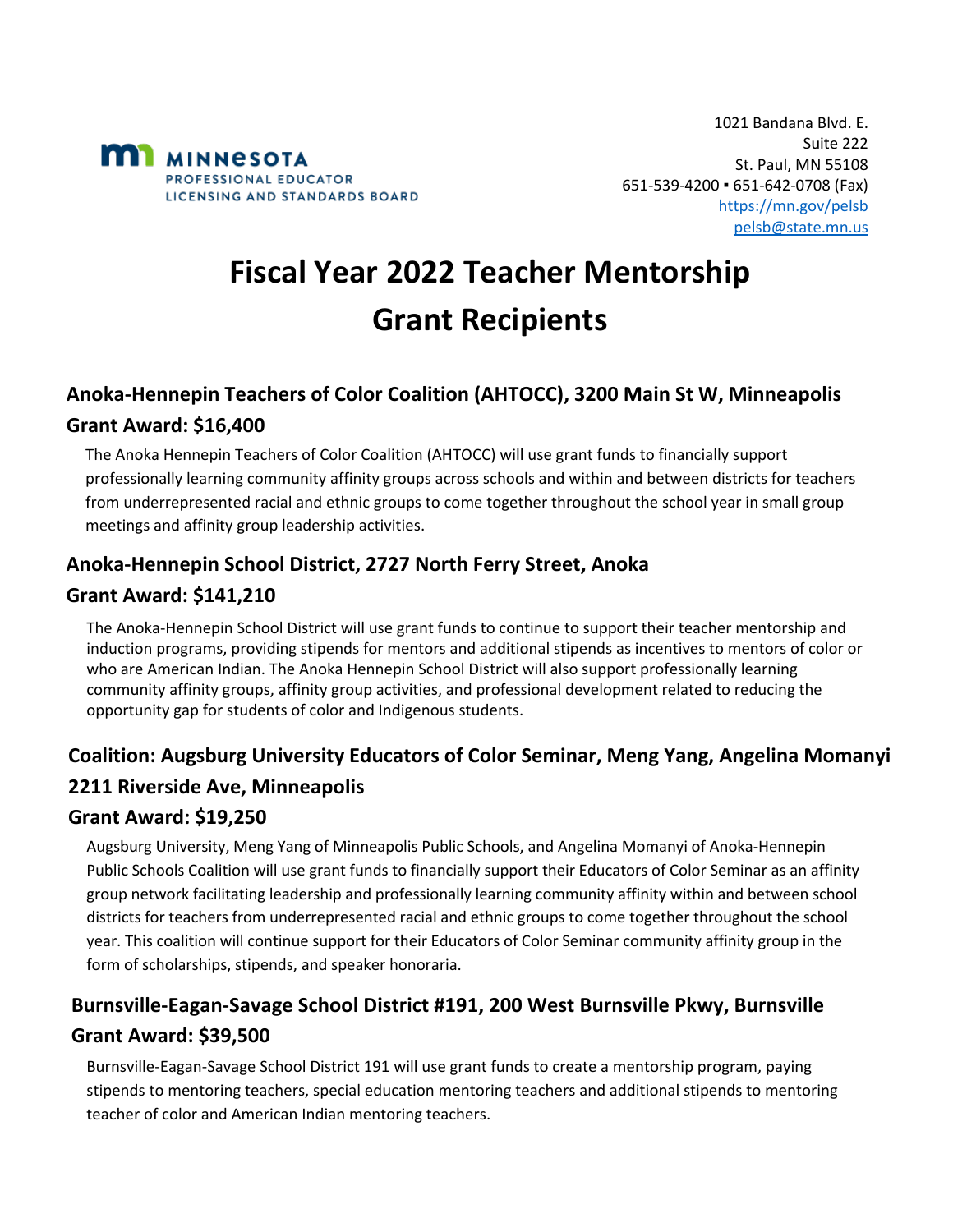# **Columbia Heights Public Schools, 1440 49th Avenue North East, Columbia Heights Grant Award: \$46,860.83**

Columbia Heights Public Schools will use grant funds to expand its mentorship program, providing stipends to mentoring teachers and additional stipends to mentoring teachers of color and American Indian mentoring teachers. Columbia Heights Public Schools will also continue financial support for their professionally learning community affinity group network across schools and within and between districts for teachers from underrepresented racial and ethnic groups to come together throughout the school year.

## **Community School of Excellence Coalition, 270 Larpenteur Avenue W, St. Paul**

#### **Grant Award \$15,000**

The Community School of Excellence Coalition will use grant funds to provide stipends for mentors, and offer additional stipends as incentives to mentoring teachers of color and American Indian mentoring teachers, in support of its teacher mentorship program.

## **East Grand Forks Public Schools, 1420 4th Avenue NW, East Grand Forks Grant Award: \$17,150**

East Grand Forks Public Schools will use grant funds to support its mentorship program by providing stipends for mentors and substitute teachers to fa facilitate mentorship program activities.

### **Eden Prairie School District #272, 8100 School Road, Eden Prairie**

#### **Grant Award: \$193,670.91**

Eden Prairie School District 272 will use grant funds to provide stipends to mentoring teachers and additional stipends to mentoring teachers of color and mentoring American Indian teachers, sustaining and expanding their mentorship and induction programs. The district will also provide grants supporting licensed and non-licensed educator participation in professional development related to increasing student achievement for students of color and American Indian students.

## **El Colegio Coalition, 4137 Bloomington Avenue, Minneapolis Grant Award: \$15,000**

The El Colegio Charter School and Academia Cesar Chavez Coalition will use grant funds to provide stipends to mentoring teachers and additional stipends as an incentive to mentoring teachers of color and American Indian mentoring teachers in support of their mentorship and mentorship aligned induction programs. The coalition will sponsor professionally learning affinity groups for teachers from underrepresented racial and ethnic groups and BIPOC staff who work in isolation in other schools to come together throughout the school year.

# **Fisher Independent School District #600, 313 Park Avenue, Fisher Grant Award: \$36,000**

Fisher Independent School District #600 will use grant funds to pay stipends to mentoring teachers, establishing a teacher mentorship program in its district.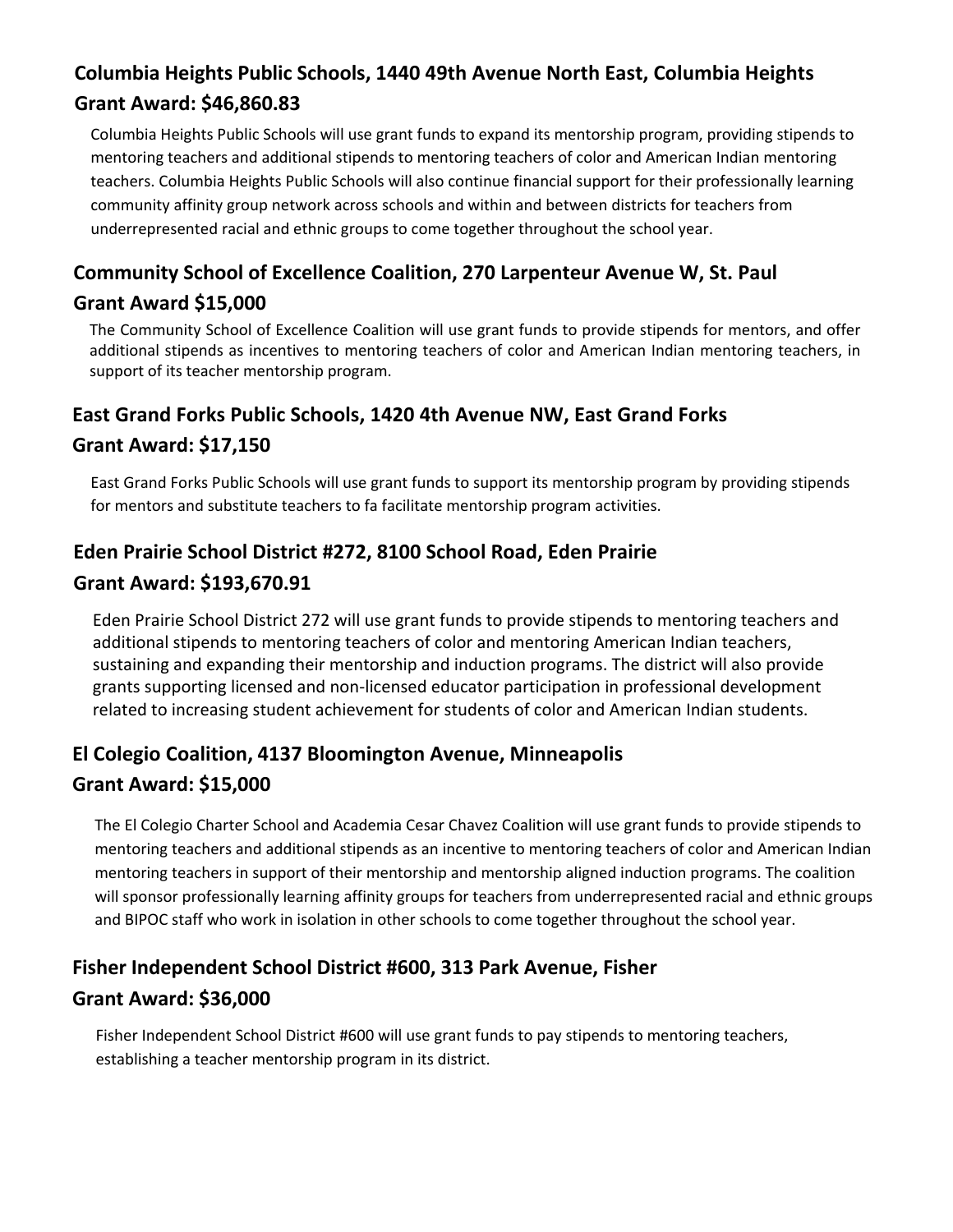# **Friends of South High Coalition, 3131 19th Avenue S, Minneapolis Grant Award: \$43,700**

The Friends of South High Foundation Coalition will use grant funds to support licensed and non-licensed educator participation in professional development, such as workshops and graduate courses, related to increasing achievement for students of color and American Indian students. The coalition will also offer Femtorship program stipends for mentoring teachers of color and American Indian mentoring teachers. In addition, the Friends of South High Foundation Coalition will financially support professionally learning community affinity groups across schools and within and between districts for teachers from underrepresented racial and ethnic groups to come together throughout the school year.

# **Coalition: Hamline University, Hopkins School District, Hopkins Education Association, and Thrive-Ed, 1536 Hewitt Avenue, Saint Paul Grant Award: \$82,750**

Hamline University, Hopkins School District, Hopkins Education Association, and Thrive-Ed, a non-profit teacher's organization, will use grant funds together as a coalition to financially support mentorship and induction programs with stipends for mentoring teachers and additional stipends for mentoring teachers of color and mentoring American Indian teachers. The funding will also be utilized to facilitate the participation of isolated teachers of color and American Indian teachers in professionally learning affinity group gatherings within and between districts, and to provide professional development for licensed and non-licensed educators related to addressing the opportunity gap in order to increase student achievement for students of color and American Indian students.

## **Intermediate School District #287, 1820 Xenium Lane North, Plymouth Grant Award: \$32,020**

Intermediate School District #287 Plymouth will use grant funds to provide stipends to mentoring teachers and financially support programs for induction aligned with the district mentorship program during the first three years of teaching, especially for teachers who are from underrepresented racial and ethnic groups.

# **Lakes International Language Academy (LILA) Coalition, 19850 Fenway Ave N Forest Lake Grant Award: \$26,160**

The Lakes International Language Academy (LILA) Coalition will use grant funds to provide stipends to mentoring teachers in support of their mentorship and induction program for teachers in their first three years of teaching, especially for teachers who are from underrepresented racial and ethnic groups.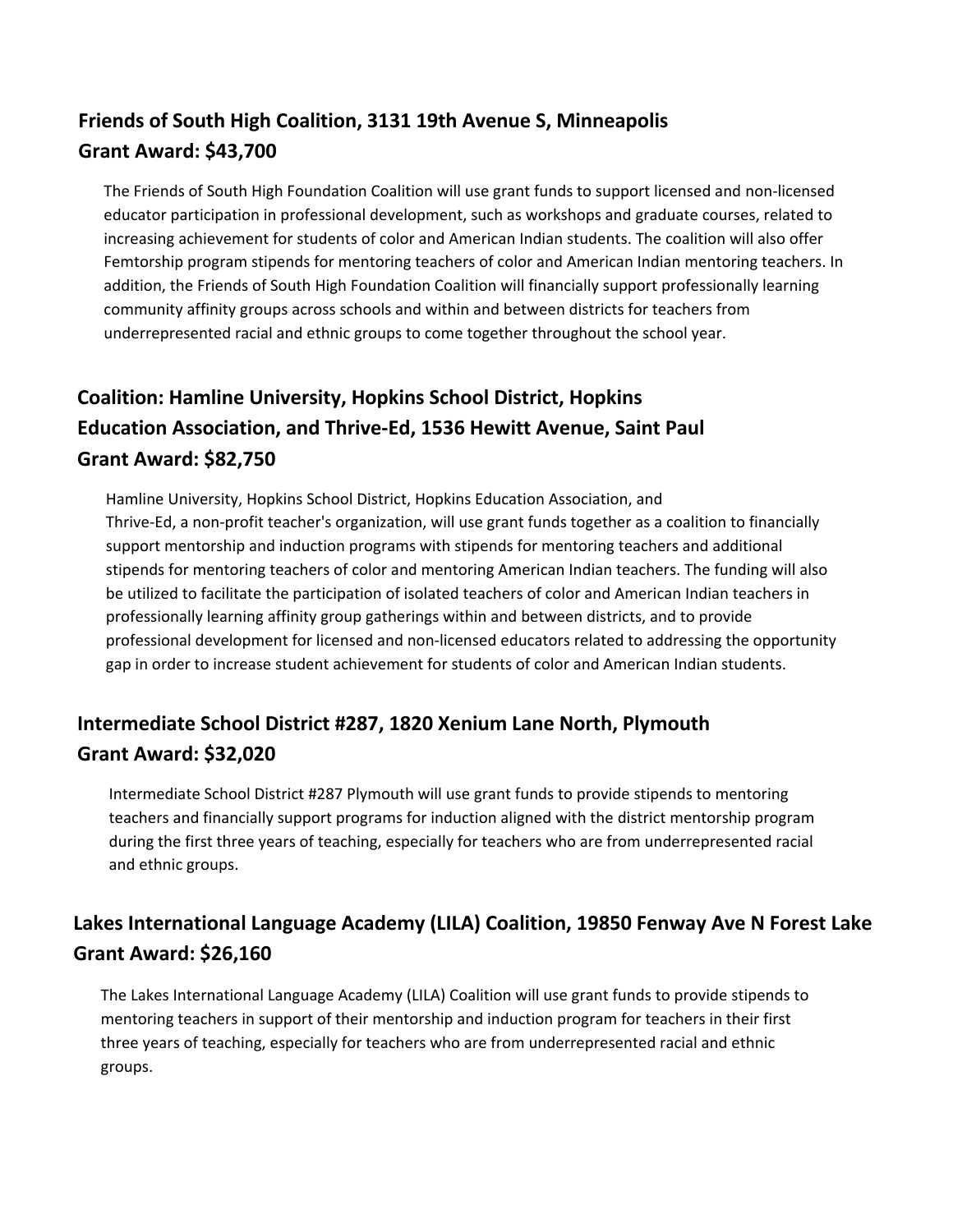# **Minnesota Association of Agricultural Educators (MAAE) Coalition, 44331 860th Street, Lakefield Grant Award: \$54,435**

The Minnesota Association of Agricultural Educators (MAAE) Coalition, including more than 300 secondary teachers and Minnesota Teacher Induction Program membership will use grant funds to provide mentorship stipends and to financially support programs for teacher induction aligned with a district or school mentorship program during the first three years of teaching, especially for teachers who are from underrepresented racial and ethnic groups in a teacher license shortage area.

## **Mankato Area Public Schools, 10 Civic Center Plaza, Mankato**

### **Grant Award: \$31,658**

Mankato Area Public Schools will use grant funds to use the funds to support programs for induction, aligned with the district's mentorship program and pay stipends to mentoring teachers, offering additional stipends as incentives to mentors of color and American Indian mentors. Mankato Area Public Schools will also financially support professionally learning community affinity groups, including their Teachers of Colors affinity group, across schools within and between districts for teachers from underrepresented racial and ethnic groups to come together throughout the school year.

# **MN Zej Zog Hmong Educators Coalition, 8940 29th Avenue North, New Hope Grant Award: \$58,400**

Coalition: The MN Zej Zog Hmong Educators Coalition will use grant funds to financially support professionally learning community affinity groups across schools within and between districts for teachers from underrepresented racial and ethnic groups to come together throughout the school year. The coalition will provide additional stipends as an incentive to mentors of color or who are American Indian, aligned with districts' teacher evaluation and peer review processes.

# **MN Association of Career and Technical Educators (MNACTE), 711 Maplewood Ave, Litchfield Grant Award: \$49,625**

The Minnesota Association of Career and Technical Educators (MNACTE) Coalition, including teachers in more than 235 schools and members of the Minnesota Teacher Induction Program will use grant funds to provide mentorship stipends and financially support programs for induction aligned with a district or school mentorship program during the first three years of teaching, especially for teachers who are from underrepresented racial and ethnic groups in a teacher license shortage area.

# **Coalition: New Century School, Academia Cesar Chavez, and Friendship Academy of the Arts, 1380 Energy Lane, St. Paul**

#### **Grant Award: \$50,000**

The New Century School, Academia Cesar Chavez, and Friendship Academy of the Arts Coalition will use grant funds to provide stipends to mentoring teachers and additional stipends as an incentive to mentoring teachers of color and American Indian mentoring teachers in support of their Teachers of Color Mentorship Program (TCMP).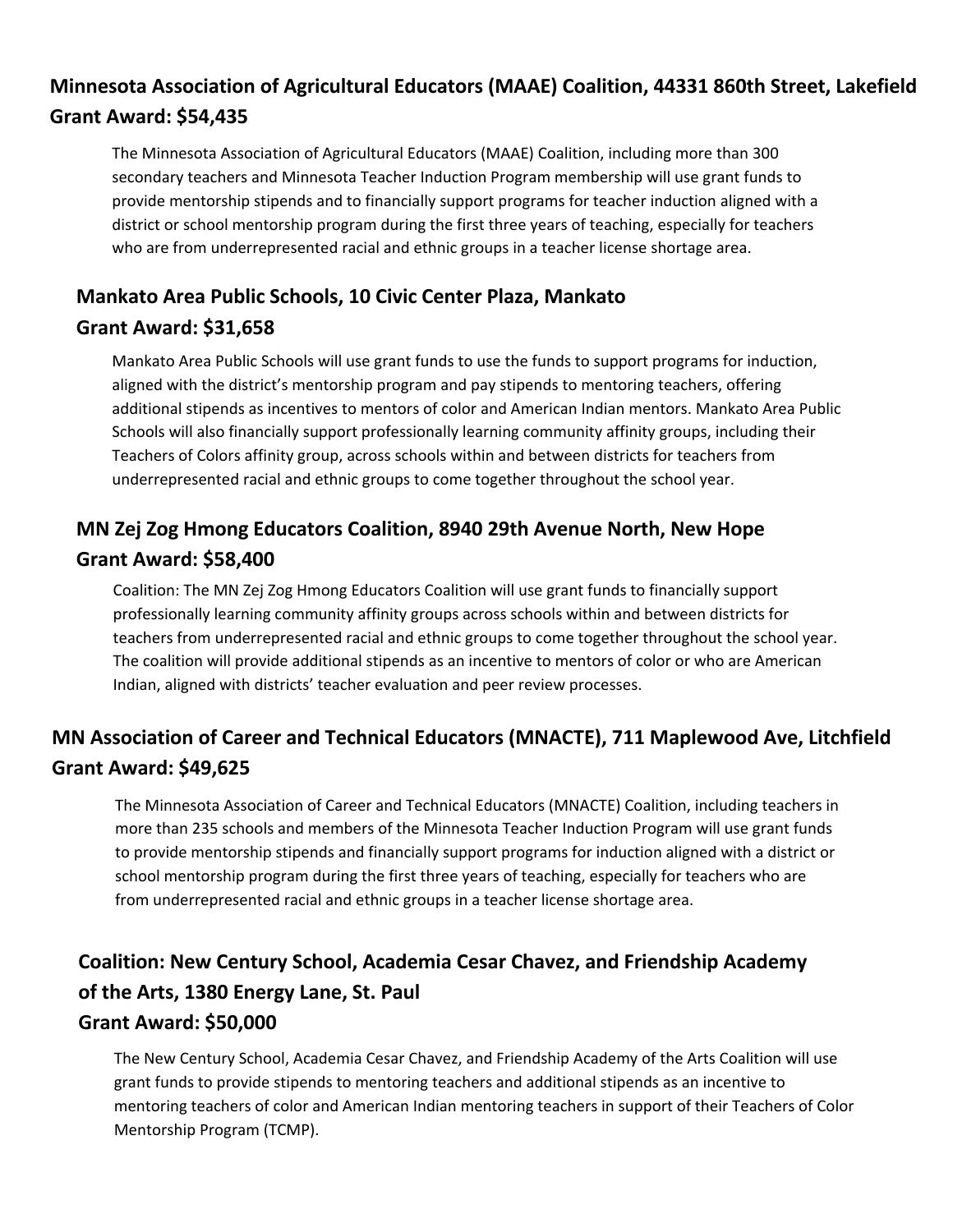## **Northeast Metro Intermediate School District #916, 2540 County Road F East, St. Paul Grant Award: \$141,640**

Northeast Metro Intermediate School District 916 will use grant funds to financially support their teacher mentorship program, providing leadership opportunities for teachers from underrepresented racial and ethnic groups. The Northeast Metro School District will also create a BIPOC Leadership Affinity space, financially supporting professionally learning community affinity groups across schools and within and between districts for teachers from underrepresented racial and ethnic groups to come together throughout the school year.

#### **Osakis Public School, 500 First Avenue East, Osakis**

#### **Grant Award: \$14,890**

Osakis Public School will use grant funds to pay mentoring teachers stipends, offer additional stipends for mentors of color and American Indian mentors and establish teacher mentorship program training. Osakis Public School will also financially support programs for induction aligned with their mentorship program, and financially support professionally learning community affinity groups for teachers from underrepresented racial and ethnic groups to come together throughout the school year.

## **Osseo Area Schools ISD #279, 11200 93rd Avenue North, Maple Grove Grant Award: \$90,000**

Osseo Area Schools Independent School District #279 will use grant funds to pay stipends to mentoring teachers and additional stipends to mentoring teachers of color and American Indian mentoring teachers in positions of leadership and continue support for their mentorship program, to include participation in professional development related to mentorship training and teacher recruitment and substitute teachers in order to facilitate teacher participation in the program. Osseo Area Schools will also financially support professionally learning community affinity groups across schools and within and between districts for teachers from underrepresented racial and ethnic groups to come together throughout the school year.

# **Owatonna Public Schools, 515 West Bridge Street, Owatonna Grant Award: \$37,450**

Owatonna Public Schools will use grant funds to develop mentorship and induction programs, paying stipends to mentoring teachers. Owatonna Public Schools will also financially support professionally learning community affinity groups across schools and within and between districts for teachers from underrepresented racial and ethnic groups to come together throughout the school year.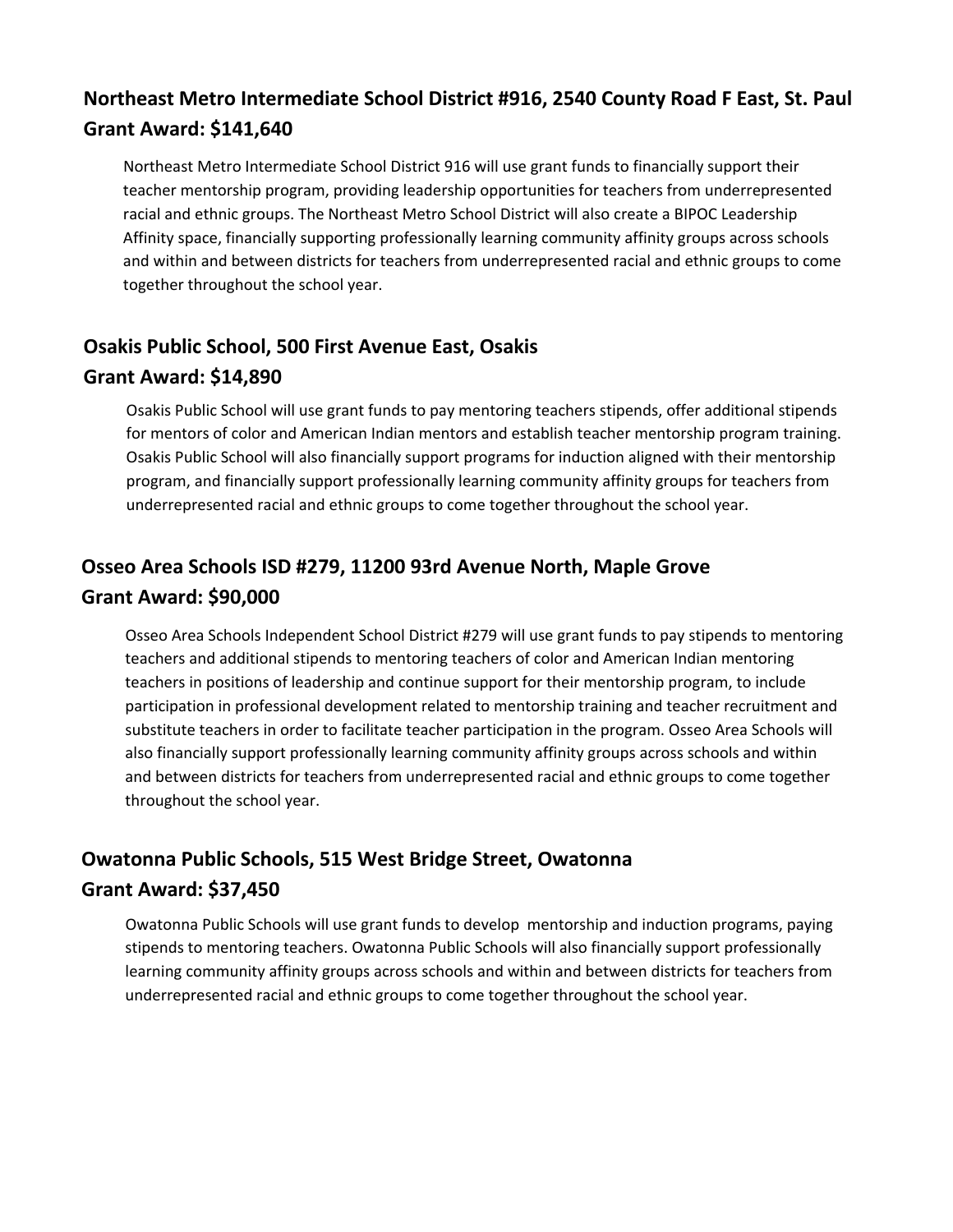# **Partnership Academy Coalition, 6500 Nicollet Avenue, Richfield Grant Award: \$23,000**

The Partnership Academy Coalition will use grant funds to financially support professionally learning affinity groups across schools within and between districts for teachers from underrepresented racial and ethnic groups to come together throughout the school year during quarterly fellowship events and activities. The coalition will also provide grants supporting licensed and/or non-licensed educator participation in professional development, such as workshops and graduate courses, related to increasing student achievement for students of color and American Indian students.

# **Restoring Our Roots Coalition, 987 Ivy Avenue East, St. Paul**

#### **Grant Award: \$31,200**

The Restoring Our Roots collective, a coalition of teachers of color and American Indian teachers, will use grant funds to financially support professionally learning community affinity groups across schools within and between districts for teachers from underrepresented racial and ethnic groups to come together throughout the school year. Restoring Our Roots will provide leadership stipends, workshops, and conference attendance, as well as speakers and consultants, in continuing to build their network.

# **Riverway Learning Community Coalition, 1733 Service Drive, Winona Grant Award: \$16,000**

The Riverway Learning Community Coalition will use grant funds to provide stipends to mentoring teachers, financially support professionally learning community affinity groups across schools within and between districts for teachers from underrepresented racial and ethnic groups to come together throughout the school year. The coalition will also provide grants supporting licensed and non-licensed educator participation in professional development, such as workshops and graduate courses, related to increasing student achievement for students of color and American Indian students.

# **Rochester Public Schools, ISD #535, 615 7th Street Southwest, Rochester Grant Award: \$51,628**

Rochester Public Schools, Independent School District #535 will use grant funds to support their mentorship and induction programs, including substitute teachers needed to facilitate the program. Rochester Public Schools will also create intentional affinity spaces and support professionally learning community affinity groups across schools and within and between districts for teachers from underrepresented racial and ethnic groups to come together throughout the school year for networking and community building opportunities.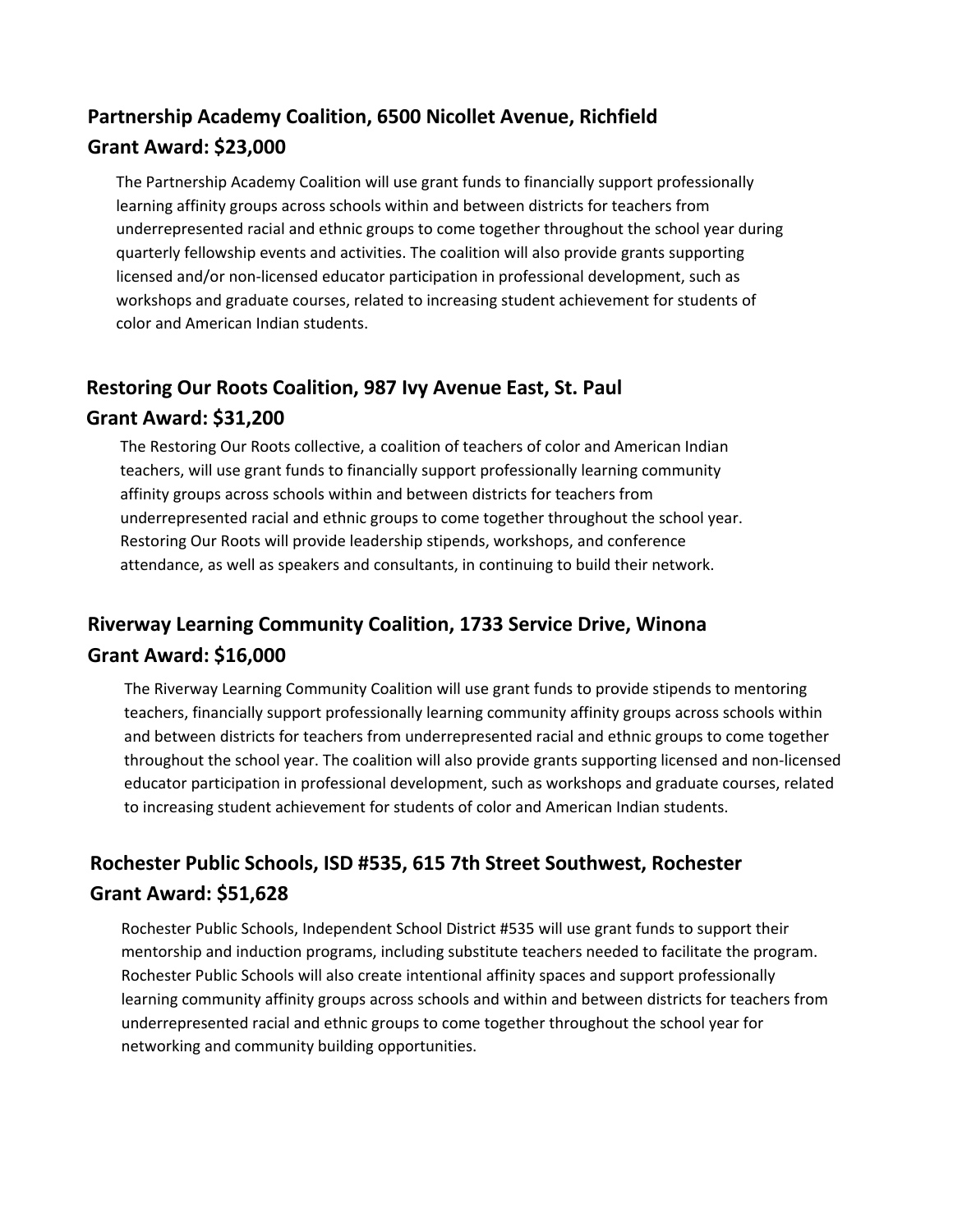## **Roseville Area Schools, ISD #623, 1251 County Road B2W, Roseville Grant Award: \$98,455.52**

Roseville Area Schools Independent School District #623 will use grant funds to provide stipends to mentors and additional stipends to mentors of color, facilitating substitute teachers for mentorship work days. Roseville Area Schools will also use the funding to support the work of their New Educator Induction program and F.O.C.U.S. affinity group, financially supporting professionally learning community affinity groups across schools and within and between districts for teachers from underrepresented racial and ethnic groups to come together throughout the school year.

# **Saint Paul Public Schools, ISD #625, 360 Colborne Street, St. Paul Grant Award: \$165,355**

Saint Paul Public Schools will use grant funds to enhance their teacher mentorship program by providing additional mentor stipends for high needs schools. Saint Paul Public Schools will also use the funding to create a program for induction aligned with the district mentorship program during the first three years of teaching, especially for teachers who are from underrepresented racial and ethnic groups.

# **Southwest West Central Service Co-op, District #991, 1420 East College Drive, Marshall Grant Award: \$29,400**

The Southwest West Central Service Cooperative, known as Minnesota School District #991, will use grant funds to create a program for induction aligned with the district or school mentorship program during the first three years of teaching, especially for teachers who are from underrepresented racial and ethnic groups. Proposed activities will allow the Southwest West Central Service Cooperative to build upon, expand, and continue to lead in providing supportive school environments to better recruit Indigenous and teachers of color.

### **Coalition: St. Cloud State University with the St. Cloud Area School**

#### **District #742, 1201 2nd Street South, Waite Park**

#### **Grant Award: \$133,732.82**

The St. Cloud Area School District #742 and St. Cloud State University Coalition will use grant funds to financially support programs for induction aligned with the district mentorship program, especially for teachers who are from underrepresented racial and ethnic groups, in the form of a summer camp for new-to-profession teachers.

# **STEM Academy Coalition, 415 – 16th Street SW, Rochester Grant Award: \$20,000**

The Rochester STEM Academy Coalition will use grant funds to establish a mentoring program to support teachers of color and American Indian teachers, paying stipends to mentoring teachers.